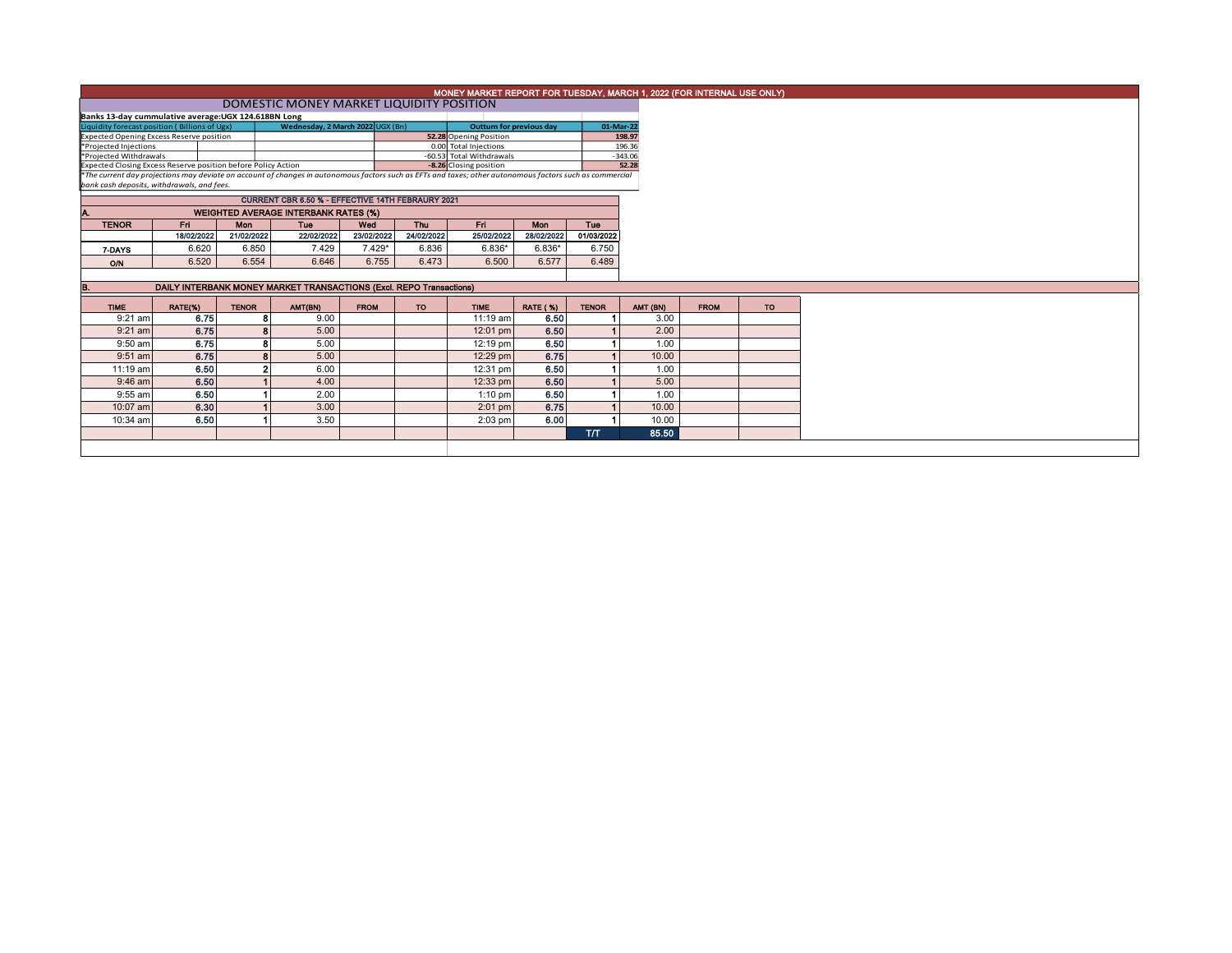## C. C. CBR AND THE 7- DAY WAR INTERBANK RATES

9.000 8.500 8.000 7.500 7.000 -------------6.500 موم 6.000 5.500 5.000 4.500 4.000

09/02/2022 10/02/2022 11/02/2022 14/02/2022 15/02/2022 17/02/2022 18/02/2022 21/02/2022 22/02/2022 23/02/2022 24/02/2022 25/02/2022 28/02/2022 19/03/2022

## • Overnight WAR = 7-day WAR CBR rate - Upper bound - Lower bound

| D.<br>MONETARY POLICY OPERATIONS MATURITIES PROFILE: (03-MAR- 2022 TO 18-AUG- 2022) |             |           |             |             |             |             |             |             |             |             |             |             |              |  |
|-------------------------------------------------------------------------------------|-------------|-----------|-------------|-------------|-------------|-------------|-------------|-------------|-------------|-------------|-------------|-------------|--------------|--|
| <b>DATE</b>                                                                         | <b>THUR</b> | THUR      | <b>THUR</b> | <b>THUR</b> | <b>THUR</b> | <b>THUR</b> | <b>THUR</b> | <b>THUR</b> | <b>THUR</b> | <b>THUR</b> | <b>THUR</b> | <b>THUR</b> | <b>TOTAL</b> |  |
|                                                                                     | 03-Mar-22   | 10-Mar-22 | 17-Mar-22   | 24-Mar-22   | 31-Mar-22   | 07-Apr-22   | 14-Apr-22   | 28-Apr-22   | 05-May-22   | 12-May-22   | 04-Aug-22   | 18-Aug-22   |              |  |
| <b>REPO</b>                                                                         | 690.32      |           |             |             |             |             |             |             |             |             |             |             | 690.32       |  |
| <b>REV REPO</b>                                                                     |             |           |             |             |             |             |             |             |             |             |             |             |              |  |
| <b>BOU BILL/DEPO A</b>                                                              | 42.30       | 55.60     | 27.00       |             | 35.09       | 30.00       | 240.07      | 57.25       | 207.05      | 10.09       | 33.00       | 26.60       | 764.04       |  |
| <b>TOTALS</b>                                                                       | 732.62      | 55.60     | 27.00       | <b>100</b>  | 35.09       | 30.00       | 240.07      | 57.25       | 207.05      | 10.09       | 33.00       | 26.60       | 1,454.36     |  |

Total O/S Deposit Auction & BOU Bill balances held by BOU up to 18 AUGUST 2022: UGX 764 BN

Total O/S Repo, Reverse Repo, BOU Bill balances held by BOU: UGX 1,454 BN

9.500

| (EI) STOCK OF TREASURY SECURITIES                                                     |                                          |               |                  |       | $E$ ii)<br><b>MONETARY POLICY MARKET OPERATIONS</b> |                     |               |            |              |              |  |  |
|---------------------------------------------------------------------------------------|------------------------------------------|---------------|------------------|-------|-----------------------------------------------------|---------------------|---------------|------------|--------------|--------------|--|--|
|                                                                                       | LAST TBIILS ISSUE DATE: 17-FEBRUARY-2022 |               |                  |       | (VERTICAL REPOS, REV-REPOS & BOU BILL)              |                     |               |            |              |              |  |  |
| 5,942.74<br>02/03/2022<br>On-the-run O/S T-BILL STOCKs (Bns-UGX)                      |                                          |               |                  |       |                                                     | <b>ISSUE DATE</b>   | <b>AMOUNT</b> | <b>WAR</b> | <b>RANGE</b> | <b>TENOR</b> |  |  |
| 22,577.74<br>On-the-run O/S T-BONDSTOCKs(Bns-UGX)                                     |                                          |               |                  |       | 02/03/2022 BOU BILL                                 | $03$ -Feb $-$       | 39.79         | 6.946      |              | 28           |  |  |
| 28,520.49<br>TOTAL TBILL & TBOND STOCK- UGX                                           |                                          |               |                  |       | <b>BOU BILL</b>                                     | $03$ -Feb $\vert$ - | 29.68         | 7.103      |              | 56           |  |  |
| O/S=Outstanding                                                                       |                                          |               |                  |       | <b>BOU BILL</b>                                     | $03$ -Feb $\vert$ - | 49.17         | 7.353      |              | 84           |  |  |
| <b>MATURITY</b>                                                                       | <b>TOTAL STOCK</b>                       | YTM (%)       | <b>CHANGE IN</b> |       | <b>REPO</b>                                         | $03$ -Feb $\vert$ - | 483.00        | 6.500      |              |              |  |  |
|                                                                                       | (BN UGX)                                 | AT CUT OFF*   | YTM (+/-)        |       | <b>REPO</b>                                         | $04$ -Feb $-$       | 215.50        | 6.500      |              |              |  |  |
| 91                                                                                    | 89.07                                    | 6.501         | 0.000            |       | <b>REPO</b>                                         | 07-Feb              | 243.00        | 6.500      |              |              |  |  |
| 182                                                                                   | 396.25                                   | 8.751         | 0.351            |       | <b>REPO</b>                                         | $09$ -Feb $\vert$   | 267.00        | 6.500      |              |              |  |  |
| 364                                                                                   | 5,457.43                                 | 9.700         | $-0.100$         |       | <b>BOU BILL</b>                                     | $10$ -Feb $-$       | 49.74         | 6.946      |              | 28           |  |  |
| 2YR                                                                                   | 402.11                                   | 11.000        | 1.000            |       | <b>BOU BILL</b>                                     | $10$ -Feb $\vert$ - | 29.68         | 7.103      |              | 56           |  |  |
| 3YR                                                                                   |                                          | 12.090        | $-1.010$         |       | <b>BOU BILL</b>                                     | $10$ -Feb $\cdot$   | 203.58        | 7.398      |              | 84           |  |  |
| 5YR.                                                                                  | 1,119.91                                 | 14.390        | 1.390            |       | <b>REPO</b>                                         | $10$ -Feb $\vert$ - | 718.00        | 6.500      |              |              |  |  |
| 10YR                                                                                  | 10.364.47                                | 14.000        | 0.261            |       | <b>REPO</b>                                         | $11-Febl -$         | 133.00        | 6.500      |              |              |  |  |
| 15YR                                                                                  | 8,795.98                                 | 14.390        | $-1.510$         |       | <b>REPO</b>                                         | $15$ -Feb $\vert$ - | 303.00        | 6.500      |              | $\epsilon$   |  |  |
| 20YR                                                                                  | 1,895.27                                 | 15.900        | 0.400            |       | <b>BOU BILL</b>                                     | 17-Feb -            | 2.98          | 6.906      |              | 28           |  |  |
| Cut OFF is the lowest price/ highest yield that satisfies the auction awarded amount. |                                          |               |                  |       | <b>BOU BILL</b>                                     | $17$ -Feb $\vert$ - | 207.78        | 7.176      |              | 56           |  |  |
|                                                                                       | <b>BOU BILL</b>                          | $17$ -Feb $-$ | 9.92             | 7.353 |                                                     | 84                  |               |            |              |              |  |  |
| <b>REPO</b>                                                                           |                                          |               |                  |       |                                                     | $17$ -Feb $\vert$ - | 404.00        | 6.500      |              |              |  |  |
|                                                                                       |                                          |               |                  |       |                                                     | 28-Feb -            | 431.50        | 6.500      |              |              |  |  |
|                                                                                       |                                          |               |                  |       | <b>REPO</b>                                         | $01$ -Mar $\vert$ - | 258.50        | 6.500      |              | $\epsilon$   |  |  |

WAR-Weighted Average Rate